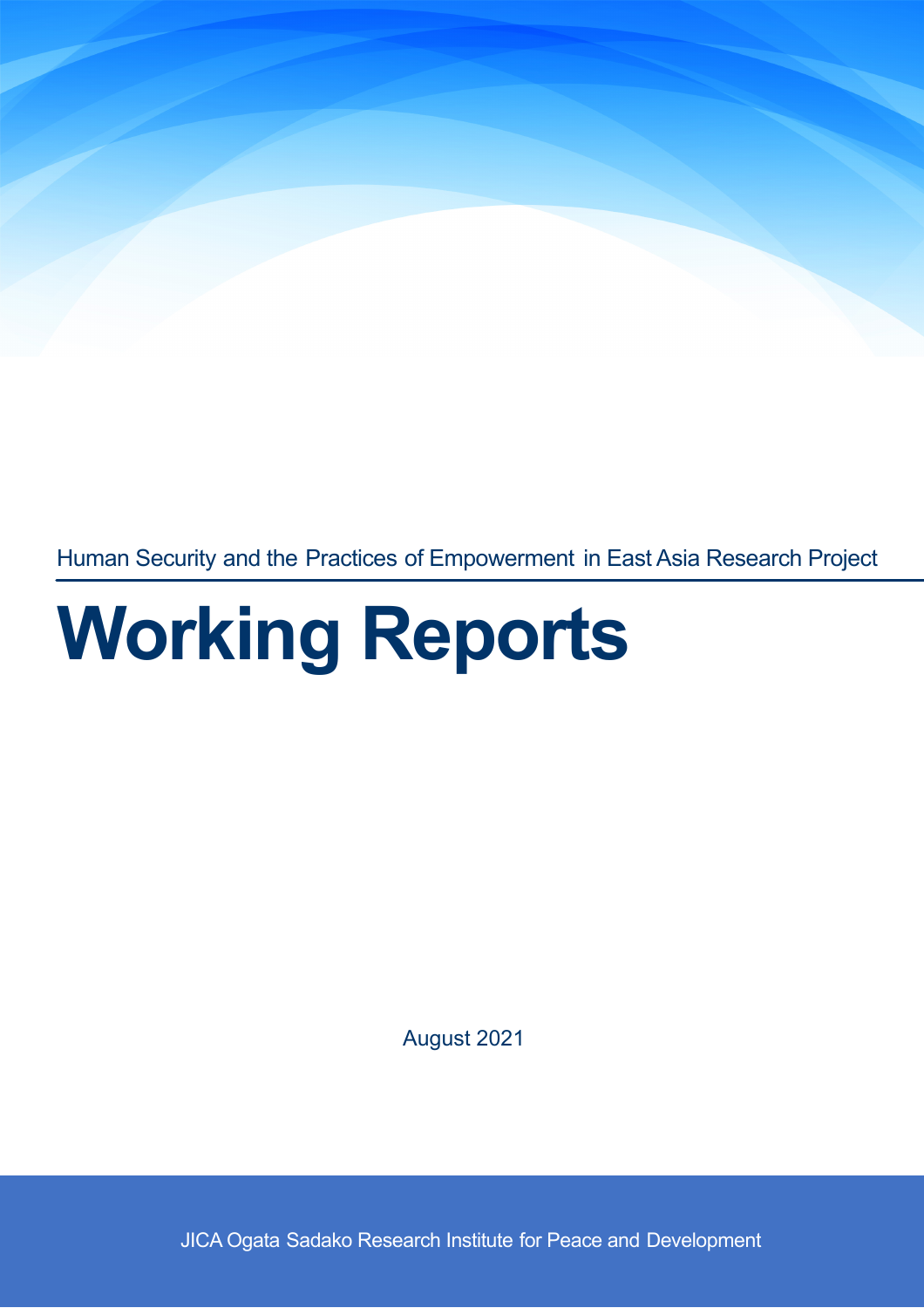## **COMPILATION OF WORKING REPORTS**

## **OVERVIEW**

The current JICA Ogata Research Institute research project "Human Security and Practices of Empowerment in East Asia," preceding the studies on human security norms and practices in the region, attempts to gain a comprehensive understanding of the human security concept by analyzing the empowerment of marginalized groups and vulnerable communities facing various and complex human security threats. Concurrent with the implementation of this project, the emergence of the COVID-19 pandemic stands as a significant marker of the value of rethinking the human security approach. In the light of the current COVID-19 pandemic we cannot ignore the worsening downside risks to all identified fields of human security. This project acknowledges these shifts and changes in the threats that women, children, the elderly, refugees, and other vulnerable people, confront.

This project is being conducted at two levels to make timely contributions and systematically present human security's combined protection and empowerment framework within the present limitations brought by the pandemic. Level 1 encompasses the country-level analysis of the virus's impact, including the "protection" strategies that are the expected principal means of responding to this crisis. This analysis leads to Level 2, which focuses on vulnerable group/population-specific analyses by exploring the observable levels of "empowerment" in each case study. Through the guidance of the project advisors, the eight participating researchers present these *Working Reports* as the interim results of this research project. These are mainly based on the Level 1 analysis of eight crucial and interconnected human security issues.

The narrative of the past year was circumscribed by the myriad challenges associated with the COVID-19 pandemic. These were characterized by overlapping and cascading complex insecurities impacting people disproportionately and indiscriminately. While the pandemic inarguably heightened people's insecurities, it also exposed how marginalized and vulnerable communities had been coping with diverse pre-pandemic challenges. For example, some countries had experienced public health challenges, scarcity in food supplies, stagnant economies, aging societies, gender disparities, and even displacements induced by conflict and natural hazards, way before COVID-19. Hence, it is fair to say that the onset of the pandemic only reinforced the inequalities that vulnerable groups and communities confront every day.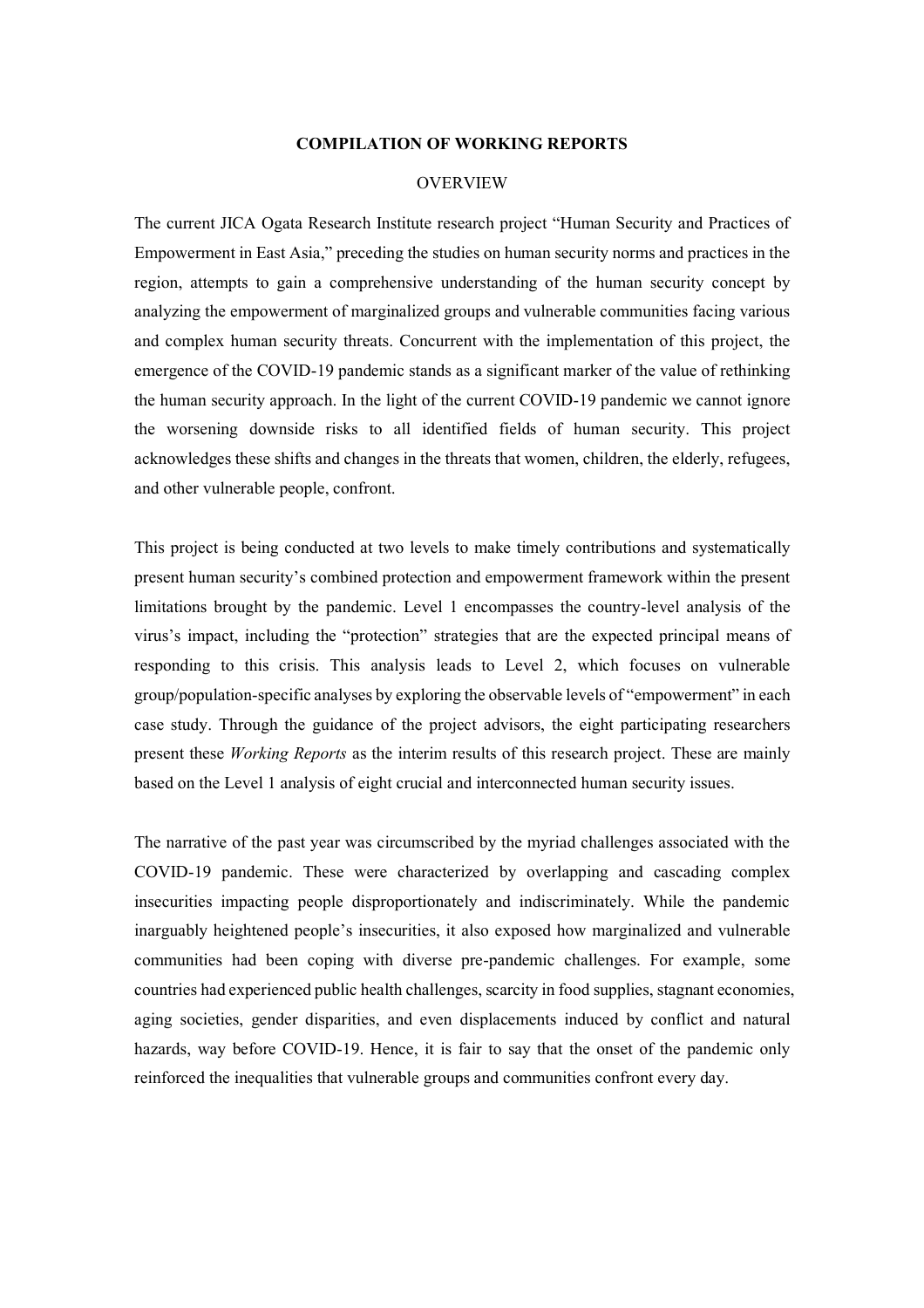This project anticipates understanding the varied developments of empowerment among vulnerable and marginalized communities as they prevail over their pre-pandemic insecurities and those arising from the current complex emergency. Nonetheless, it is necessary to address first the following points: *security of whom, security from what,* and *security by what means.* Only then can durable solutions through sustainable protection strategies and opportunities for empowerment be understood and realized.

This compilation comprises eight working reports on health security, food security, gender, economic security, aging society, environment, forced migration, and peace and justice observed from 5 East Asian countries, Indonesia, the Philippines, Thailand, Vietnam, and Japan. While the experiences of these countries do not represent the totality of the crisis in the region, they provide rich analyses of the multiple and overlapping challenges and difficulties that vulnerable groups and communities experience.

During this COVID-19 pandemic, human insecurities have been directly translated to the cascading threats of poverty and food insecurity. In Vietnam, many of the urban poor in its economic hub, Ho Chi Minh City, are impacted by the lockdown restrictions that have hampered their spatial mobility to conduct work. As a parallel reality experienced by many countries, COVID-19 has also posed severe consequences for food insecurity in vulnerable groups in Indonesia, particularly those displaced by conflict and the disaster-affected populations of Central Sulawesi and East Nusa Tenggara Provinces.

Even more so, the three diverse yet interrelated case studies of the Philippines present multiple human insecurities within a particular geography. Each case study demonstrated the state's response to COVID-19 and showed the complex issues experienced by different vulnerable groups and communities. Health security issues perpetuate the related issues of the access and provision of sexual and reproductive health services during the pandemic and the systemic challenge of the undervalued feminized health system and social welfare service delivery at all times. This theme is supported by the case study on gender that looks at the salience of networking in operationalizing empowerment by advancing the *Women, Peace, and Security* agendas in that country. Equally important is the case study examining the paradigm shift in the Mindanao peace process and how it impacted the internally displaced persons in Marawi City and neighboring areas.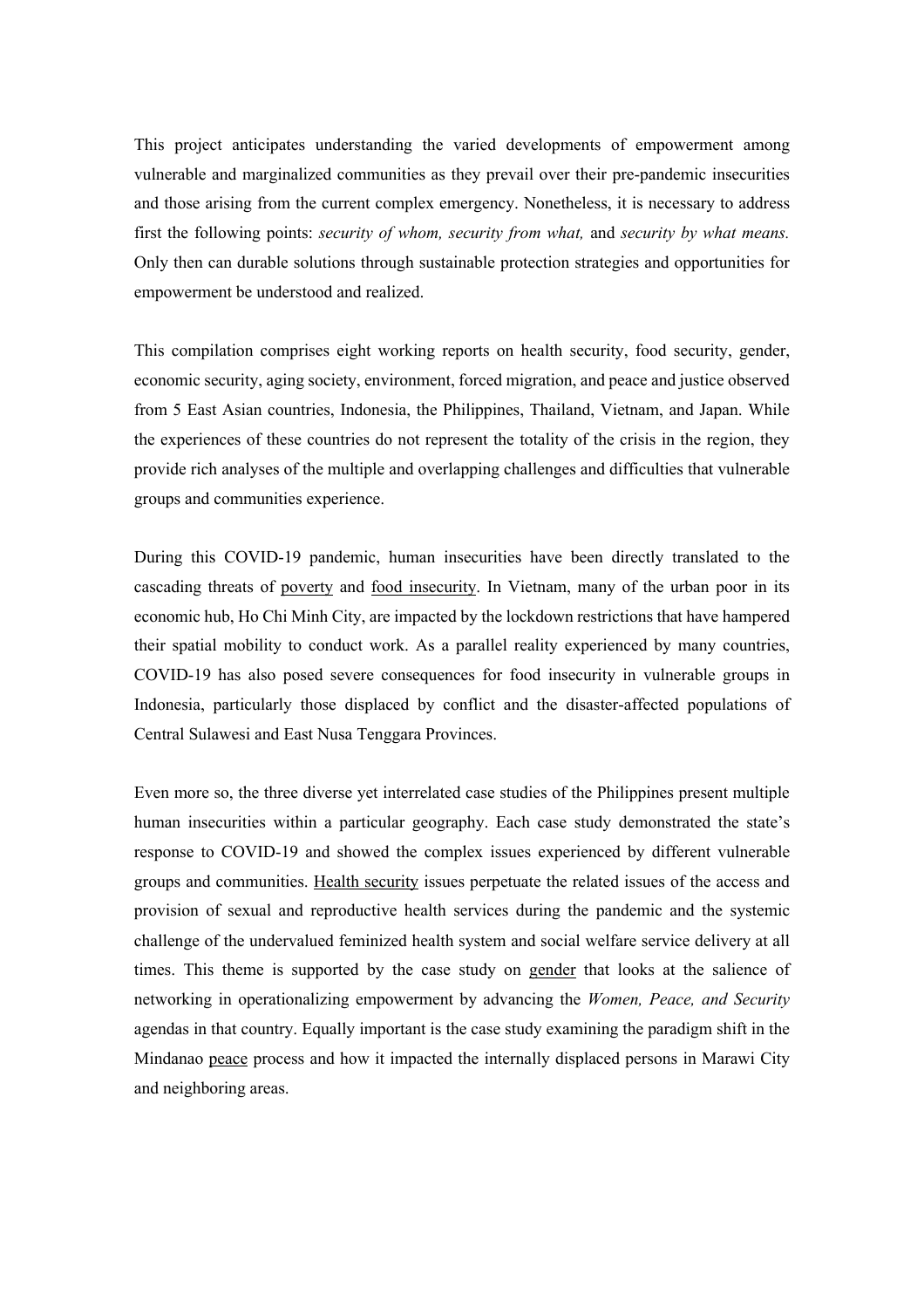Other timely and relevant human security issues during this pandemic include environmental impact, aging, and displacement. One of the case studies in these reports tackles the impact of the increased amount of plastic waste from PPE on the environment and livelihoods of people living in the vicinity of the Citarum River in Indonesia. Another study shows how the aggravated social inequality among poor and older people in Thailand is marginalized by the state-centric socio-economic recovery program and the digitalization of pandemic aid. Finally, another case study looks at how COVID-19 has re-emphasized the various insecurities of diverse and vulnerable groups, including displaced people confronting the dual problems of disaster displacement and the pandemic, even in a developed country like Japan.

As an interim result of this research project, these Working Reports present the various human insecurities of East Asia's vulnerable /marginalized groups and communities. They emphasize the indiscriminate impact of COVID-19 that compounds the existing vulnerabilities of those experiencing poverty, conflict, displacement, and even the lives of the health care frontliners. The COVID-19 pandemic has also exposed the acute inequalities in the loss of opportunities and limited access to resources, including food and even technology. At this stage of the project, the role of the state in each case study is salient, with differing accounts of how state have provided protection or otherwise exacerbated people's insecurities. While some countries are finding success, others are still struggling to navigate a clear and practical plan to mitigate the spread of the virus with its recurrent surges and lead their communities to a post-pandemic recovery.

This project also shows how human security research thrives despite the pandemic's logistical and other real-time impacts. It reveals the consideration of alternative research methodologies, such as combining desk reviews with remote data gathering, and the optimization of new and emerging research tools.

From here on, the participating researchers will continue to develop their case studies, adapting the progress of their Working Reports to capture the necessary details in understanding empowerment practices against the backdrop of the COVID-19 pandemic.

\*\*\*

August 2021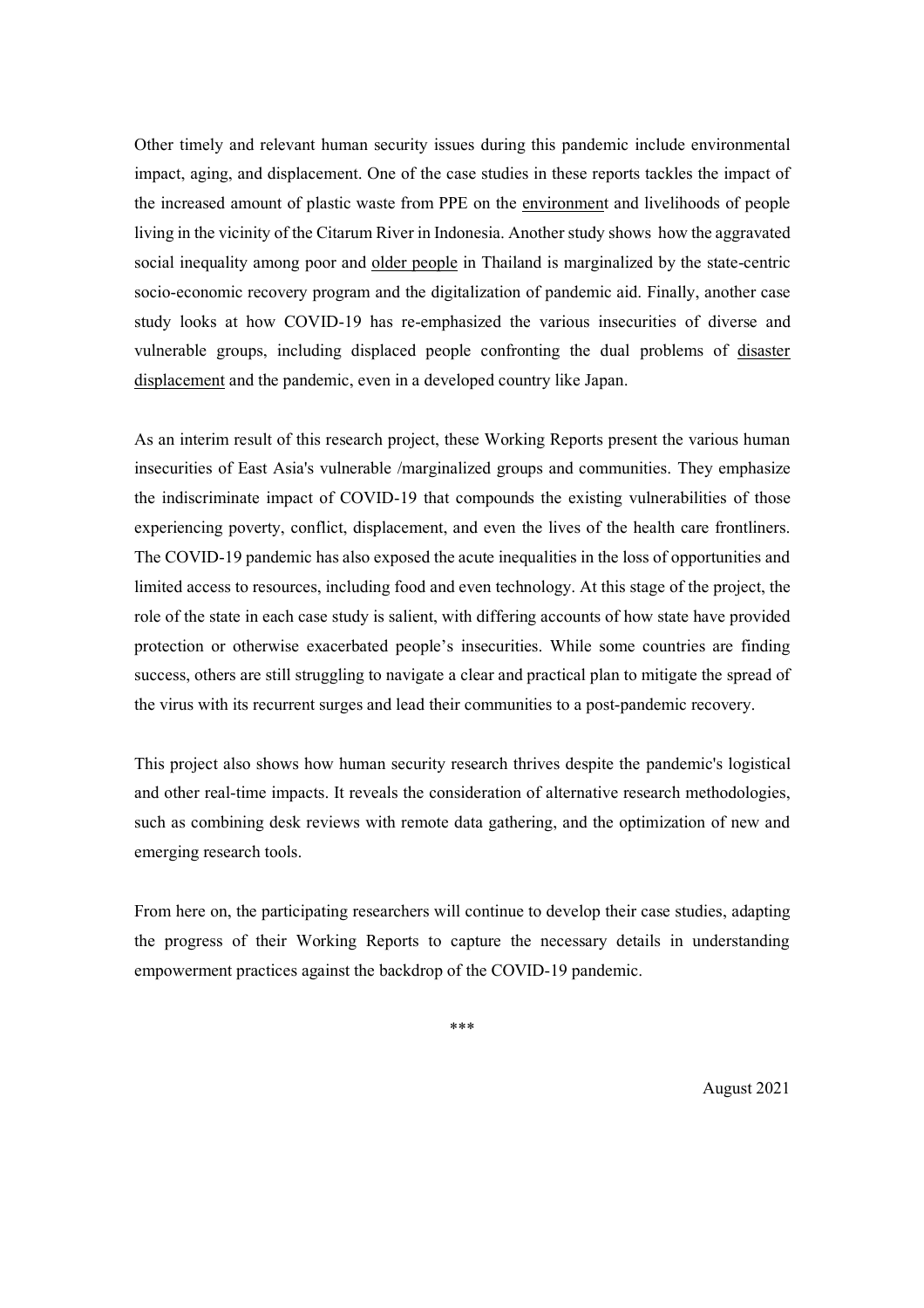## **Human Security and Practices of Empowerment in East Asia Research Project Structure**

#### **Project Advisors**

Prof. Mely Caballero-Anthony Professor, Nanyang Technological University, Singapore

Prof. Sachiko Ishikawa Visiting Fellow, JICA Ogata Research Institute / Professor, Ritsumeikan University

Prof. Yoichi Mine Visiting Fellow, JICA Ogata Research Institute / Professor, Doshisha University

#### **Participating Researchers / Human Security Case Study (Country)**

Dr. Arisman Executive Director, Center for Southeast Asian Studies (CSEAS), Indonesia Environment - Indonesia

Dr. Vu Le Thao Chi Assistant Professor, Keio University, Japan Economic Security - Vietnam

Dr. Jonatan Lassa Senior Lecturer, Charles Darwin University, Australia Food Security – West Timor and Indonesia

Prof. Sachiko Ishikawa Visiting Fellow, JICA Ogata Research Institute / Professor, Ritsumeikan University, Japan Peace and Justice - Philippines

Dr. Surangrut Jumnianpol Researcher, Chulalongkorn University Social Research Institute (CUSRI), Thailand Aging Society - Thailand

Dr. Ma. Lourdes Veneracion - Rallonza Associate Professor, Ateneo de Manila University, Philippines Gender - Philippines

Dr. Maria Tanyag Research Fellow, Australian National University, Australia Health Security - Philippines

Dr. Lisette R. Robles Research Fellow, JICA Ogata Research Institute, Japan Forced Migration - Japan

#### **Project Management Members (JICA Ogata Research Institute)**

Dr. Lisette R. Robles Research Fellow Mr. Kaito Takeuchi Research Officer Mr. Nobuaki Oyama Research Officer Ms. Chihiro Toya Research Assistant

Ms. Ako Muto Executive Senior Research Fellow